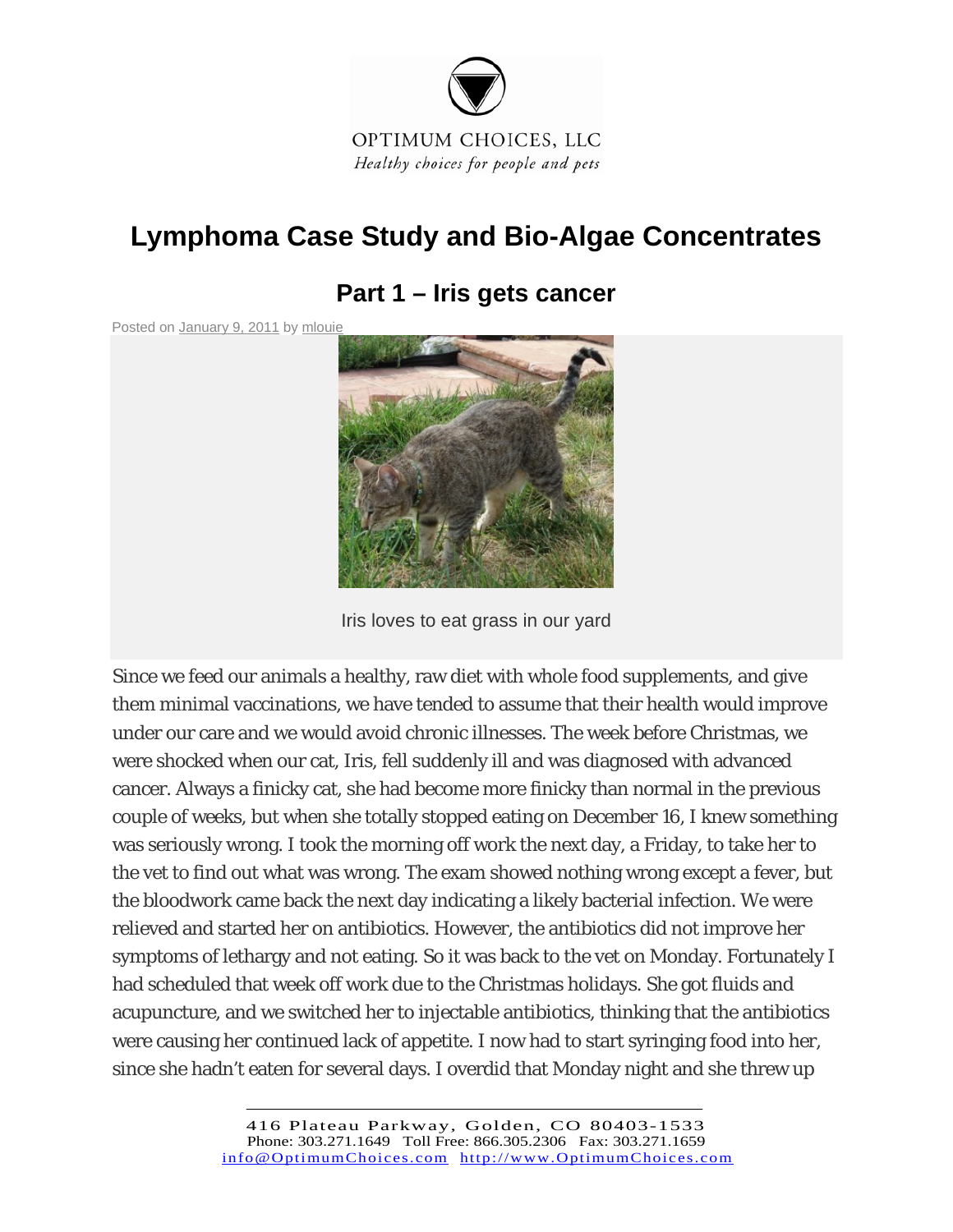everything I'd syringed into her. With the continued lack of appetite the next day, the vet recommended further testing, to see if she had developed fatty liver from not eating, or had pancreatitis. So, an ultrasound was run on her Tuesday. I was now thankful to have pet insurance on her, since the costs were mounting up. The vet called Tuesday afternoon with the results and I was shocked to hear that Iris had intestinal lymphoma the ultrasound showed all the signs of an advanced case. Strangely, this type of cancer, which is very common in cats, can come on suddenly in just a matter of weeks.

The vet, who is holistic, could offer no treatment other than palliative care. In fact, she was talking about euthanasia and hospice care, as our only options at this point. I called our previous vet, a classical homeopath, and her vet tech told me the same thing—that lymphoma in cats is always terminal and there is no effective holistic treatment for it. I was shocked and dismayed by this news. I picked up Iris Tuesday evening, along with a homotoxicology remedy and some Chinese herbs, recommended by the vet. After 2 days of fluids and acupuncture, she was feeling better and I was encouraged to see her eat a whole plate of food at home and play with the laser toy. That was the most food she'd eaten in over 4 days. She also wanted some food the following morning at 5:30 am, though not as much. However, the acupuncture and fluids wore off and she started declining again, becoming lethargic, hiding under the bed and not wanting to eat much. From Internet research, I learned that the conventional treatment for lymphoma is prednisone and chemotherapy, neither of which cures it. They typically only buy a little time. So we quickly ruled out pursuing conventional treatment.

Obviously we couldn't keep taking Iris to the vet every day for fluids and acupuncture. Not only would that be cost prohibitive but we were traveling 25 miles to the vet. Even though we live in a major metropolitan area, that's how far we have to go to reach a holistic vet that also offers conventional treatment. Good holistic vets are few and far between. And I would be returning to work the following week and unable to ferry Iris to the vet. With Iris being so ill, we had to act quickly to get Iris eating again if we wanted her to have any chance of recovering or at least improving for a period of time. So, we came up with our own program for Iris, aided by the advice of our holistic human practitioners and an animal communicator. We decided to start giving her both BioPreparation-f3+ and PSP, a rice-based supplement. These are both cellular foods, meaning they provide food for the cells allowing the body to heal any condition, including cancer. She had previously been on the BioPreparation-f2+ formula, but the F3+ formula is the one typically used for cancer, as it has more antioxidants. She had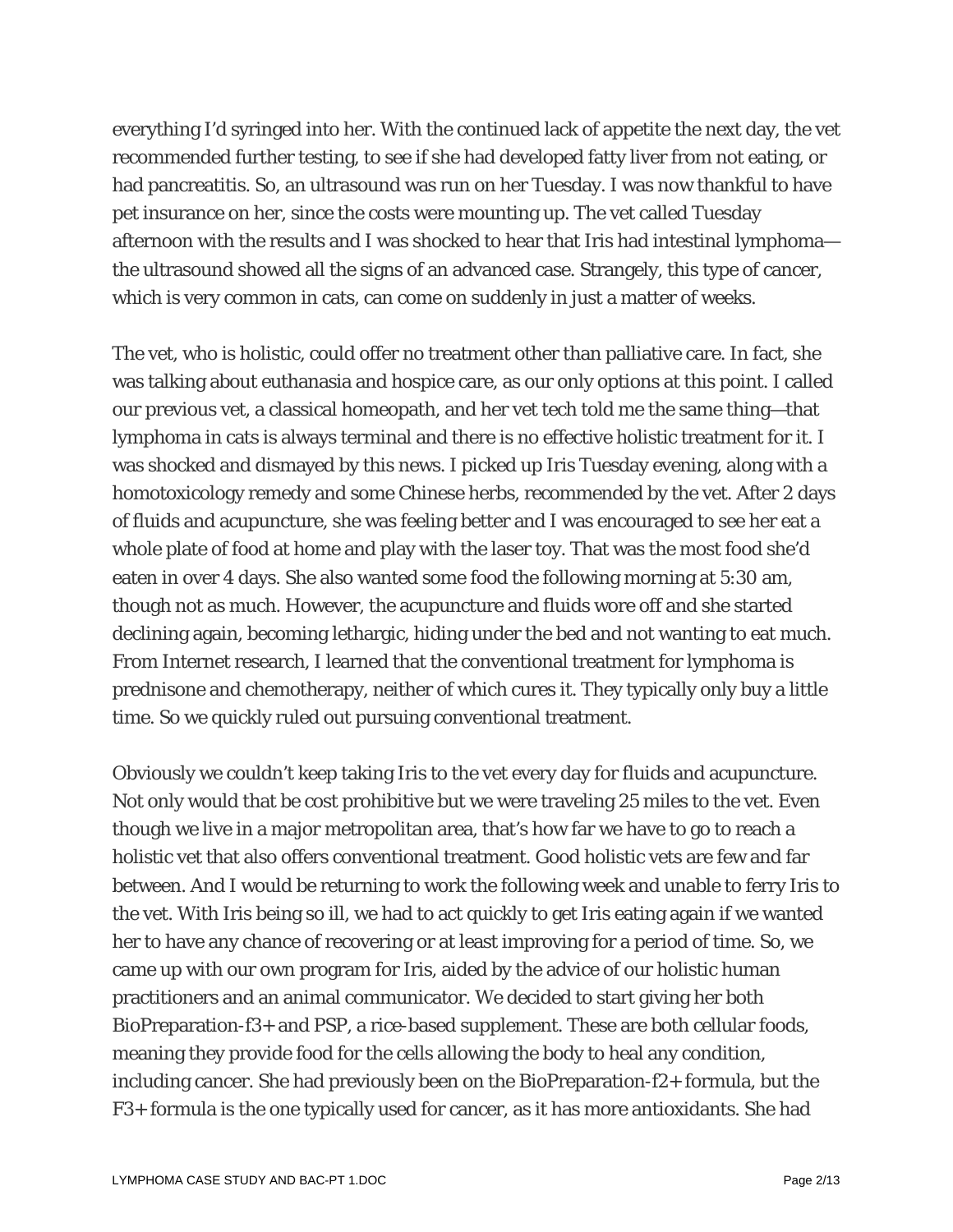also previously been on the PSP, but we stopped using it on our animals last summer when the manufacturer merged with another company and the quality declined. However, I still had some of the original formula stored in the freezer. Also, we had been using an energetic tool with our animals, remedies made by stirring magnetized Stili in water, to transfer the energy of the herbs to the water. I consulted with the practitioner selling those to see which ones would be best for Iris now. I started mixing the BioPreparation and PSP with the Stilus remedies (which are energized water), then syringing that into her. She was still eating a little so I didn't have to syringe food into her yet.

I also suspected some emotional issues going on, which could have precipitated her current illness. In early November she had been stuck in a tree for 2 days and nights before we found her. I felt that could have brought up some issues of abandonment and feeling unwanted, that were already present. She got sick after that with an upper respiratory virus, which she was still recovering from.

The next day, Wednesday, we were able to get an appointment with an animal communicator we know, who confirmed that Iris had some serious issues going on around feeling unwanted, not just by us but throughout this life and past lives. The tree incident brought all that to the forefront. The communicator said Iris was not ready to leave her body and did want us to help her recover, if possible. So we went thru the (by now long) list of options:

- From the vet: subcutaneous fluids, homotoxicology remedy and Chinese herb
- From the human practitioner: Intramax (liquid supplement) and Maitake mushroom extract
- From our experience: BioPreparation-f3+, PSP, Stili remedies

Iris was overwhelmed by all these options and asked us to whittle it down to half this. We felt we needed to get maximum nutrition into Iris since she hadn't been eating, so the BioPreparation and PSP were top priority to us, even though energetic testing of Iris by the human practitioner had shown Intramax and Maitake as top priority. Also, Iris said if we wanted to do the homeotoxicology remedy from the vet, then we couldn't also do the BioPreparation and PSP. And she did not want the Chinese herb at all, insisting it would make her stomach hurt. By negotiating with Iris (via the animal communicator), we settled on mixing together the Intramax, BioPreparation, PSP and Stili remedies and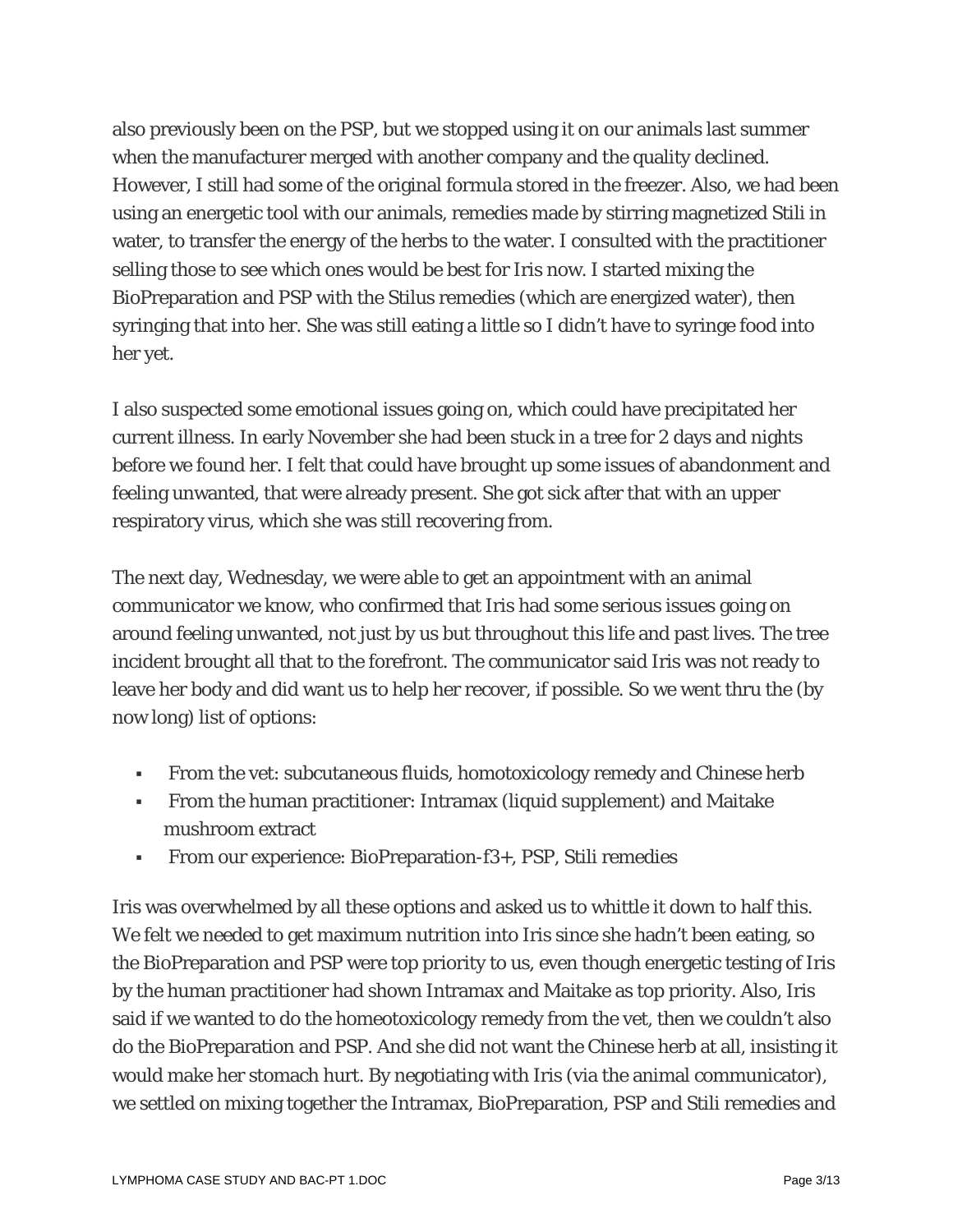syringing that into her, plus administering subcutaneous fluids. I was worried not to be doing the Maitake but Iris insisted it was too much for her body to add that to the mixture. Maybe in a week or two we could add it.

Iris also wanted to talk to us about our other cat, Simba, insisting that he was getting more attention and privileges than her. She felt neglected and unwanted by us, like she always got the "short end of the stick". She said everyone else's needs came before hers. So we discussed some options for providing more attention to Iris and keeping Simba away from her. It became clear from talking with the animal communicator that Iris was quite unhappy with the situation and this certainly could be contributing to her illness.

We started with the agreed-upon program of supplements right away. I had also put out a request on Facebook the day Iris was diagnosed, for people to send prayers and healing energy to Iris. Since some of my friends are Reiki masters, this meant she got remote Reiki treatments, which I am sure helped. (In fact, Iris told the communicator that we were giving her too much Reiki and not to overdo it.)

I didn't want to get my hopes up but was pleasantly surprised to see Iris quickly respond to the program. Her appetite improved, so we didn't have to syringe any more food into her, just the supplements. She didn't eat as much as when healthy but over the course of just a couple of days, started eating more quantity and more frequently. She wanted to go outside, and was happy when I took her out on a harness and leash (I couldn't let her out loose like before, as a sick cat would be easy prey for a predator, plus she could start feeling ill and hide under a bush, where we would never find her.)

### Update as of 1/4/11

Iris was acting so well by now that we wondered if she even still had the cancer. We were really astounded at how quickly she had improved. She was eating normal amounts of food, playing and asking to go out. I no longer had to administer subcutaneous fluids to her, as she was eating sufficient food to stay hydrated. I saw the human health practitioner this day, who still picked up cancer in Iris with her energetic testing. The BioPreparation-f3+ did not test good for her, showing that it was stressing her kidneys. Also, the Intramax liquid supplement no longer tested good. In contrast, the BioSuperfood-f2 formula tested good. We had only started the Maitake a couple of days ago, just giving 1 drop/day. The practitioner suggesting giving 3 drops 2x/day. I was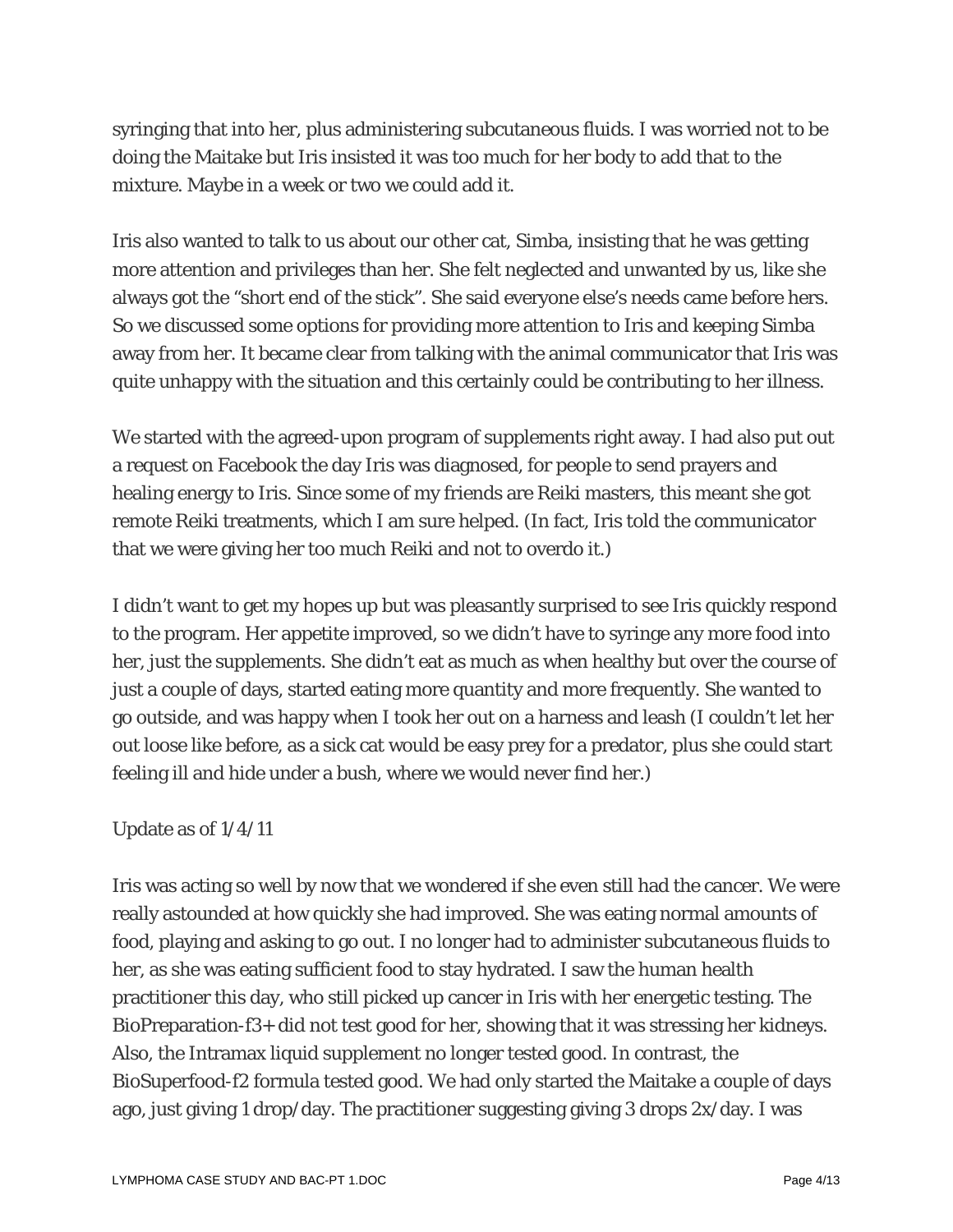reluctant to switch from the F3+ to the F2 formula, as the "3" formulas are indicated in the case of cancer. On the other hand, she was still testing as having cancer, so I decided it would be worthwhile to switch and see how she responded. We could always switch back to previous formula if Iris started declining.

### Update as of 1/9/11

So far, Iris is doing well on the supplements suggested by the human health practitioner. We are now giving her daily:

- 2 drops Unda 1 (homeopathic drainage remedy for the liver)
- **1** capsule BSF F2
- $\bullet$   $\frac{3}{4}$  scoop PSP
- 6 drops Maitake mushroom extract
- When possible, we add some Wild Kitty supplements to her food, which helps to balance the raw food with any missing nutrients

Iris continues to eat well—we feed her about 4 times/day. Every day she is waking up Russell at 5 or 6 am asking for food, thus interfering with his sleep. Later she gets breakfast, dinner and a late night dinner. I syringe the BSF, PSP and Maitake into her 2x/day, as it's too hard to do it 3x/day on workdays. Yesterday, when I took her outside, the harness seemed snugger, as if she'd gained some weight. She continues to play every day and asks to go out. This morning I heard her playing with a ball outside my bedroom and right now she is trying to catch a bug on my bed. We've made an effort to give her more attention and not just leave her alone upstairs (where she hangs out to be away from Simba), and she seems happier.

So, we are hopeful now that she will recover from the lymphoma. If not, then at least her quality of life is drastically improved, as she is clearly feeling well now. We are glad that we did not listen to the vet's prognosis and just give up and put her to sleep. It seems there are some illnesses for which even holistic vets can offer no effective treatment, as the treatments that could help are not widely known or have been used mainly in people and not animals. I don't know if anyone has used holistic treatments on a cat with lymphoma and seen it get well–I found nothing on this when searching the Internet.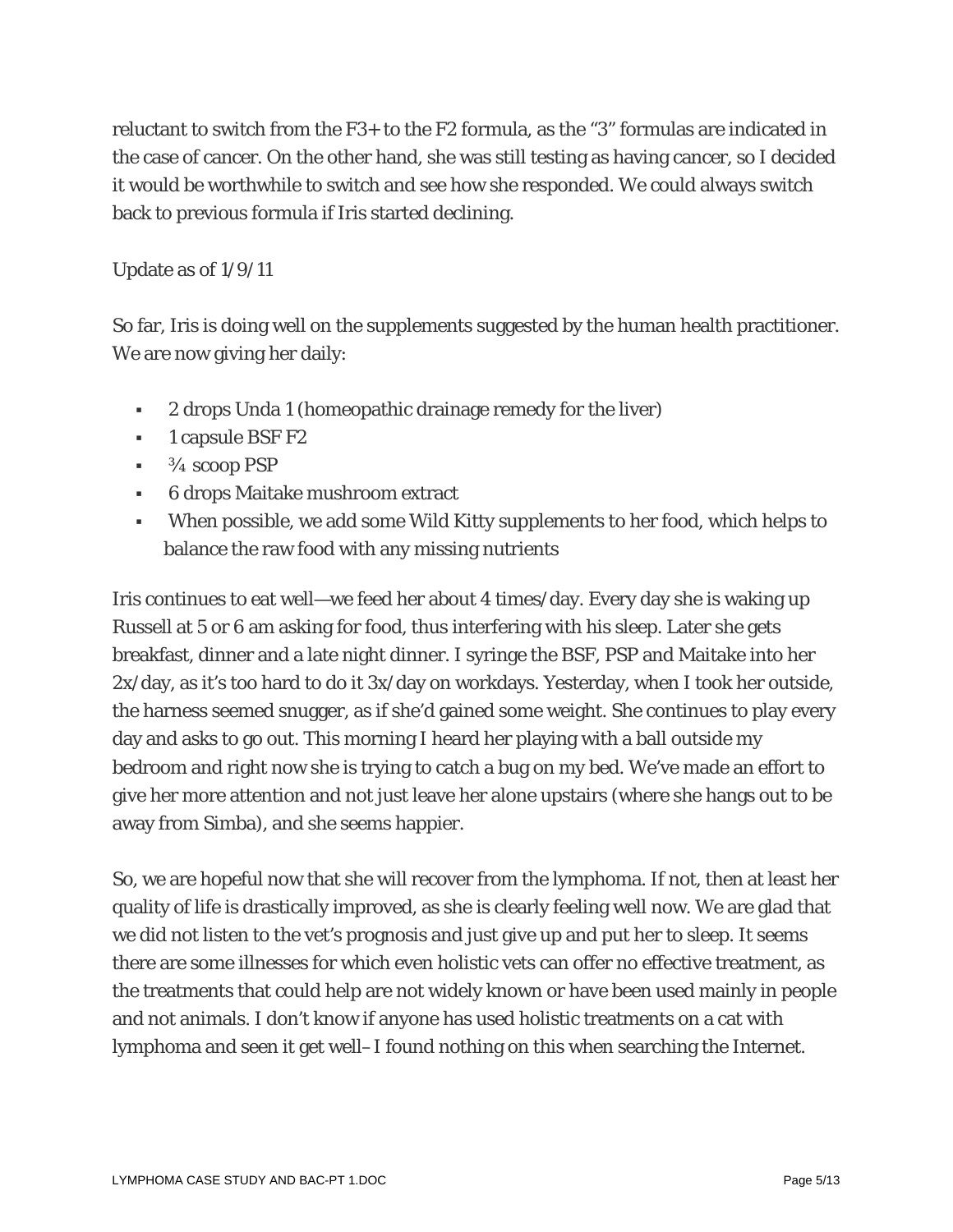We have encountered this in our business where my husband has seen numerous dogs recover from IMHA (Immune Mediated Hemolytic Anemia), an almost always fatal illness that neither conventional nor holistic vets have an effective treatment for. Russell has seen dogs totally recover from this after taking our algae supplement (BioSuperfood or BioPreparation). It's interesting that when the owners tell their vet about how their dog recovered, typically the vet is not interested. It just doesn't fit into their "box" of how they understand the world, particularly if they are a conventional vet.

We have never had a pet with cancer before, and with our pets being on such an excellent diet (raw food), the question arises, why did Iris get cancer? So, I dug out her old medical records from her previous owner, and saw that she had been vaccinated 3 times (once each year) for the feline leukemia virus. We have only had Iris since August 2007; prior to that she was in two foster homes for a year and then owned by a vet tech before that. So we are seeing the consequences now of her previous poor diet and overvaccination. When I looked up feline leukemia on the Internet, I learned that the leukemia virus causes lymphoma in cats. So, it is not too much of a stretch to think that the leukemia vaccine could also cause lymphoma in some cats. (The vet tech at my previous holistic vet's office agreed with this assessment.) Also, there was the emotional trauma Iris experienced when stuck in a tree for 2 days and nights in early November. The vaccinations probably predisposed her to lymphoma; then the emotional shock precipitated the cancer. From our research and study, we knew that vaccinations were damaging to the body—now we have first-hand proof. We hope that with the cellular nutrition we are giving her now, that we can reverse this damage sufficiently for Iris to become healthy again.

#### Update as of 1/18/11

Iris continues to improve every week. When she was sick, she was eating quite small amounts so we were having to feed her frequently. This week she is back to eating normal amounts at meals so we are not needing to feed her as often, and she has stopped waking Russell up every morning at 5 or 6 am for food. We weighed her a couple of days ago and she has gained 1-1/2 pounds in the past month! So she has gone from not eating at all a month ago to eating normal amounts and putting on weight. She is actually starting to look a little chubby. She is also coming downstairs again in the evenings now, to get attention, food and playing, instead of just staying upstairs by her cat tree all the time. We are really astonished at how quickly she has recovered. Russell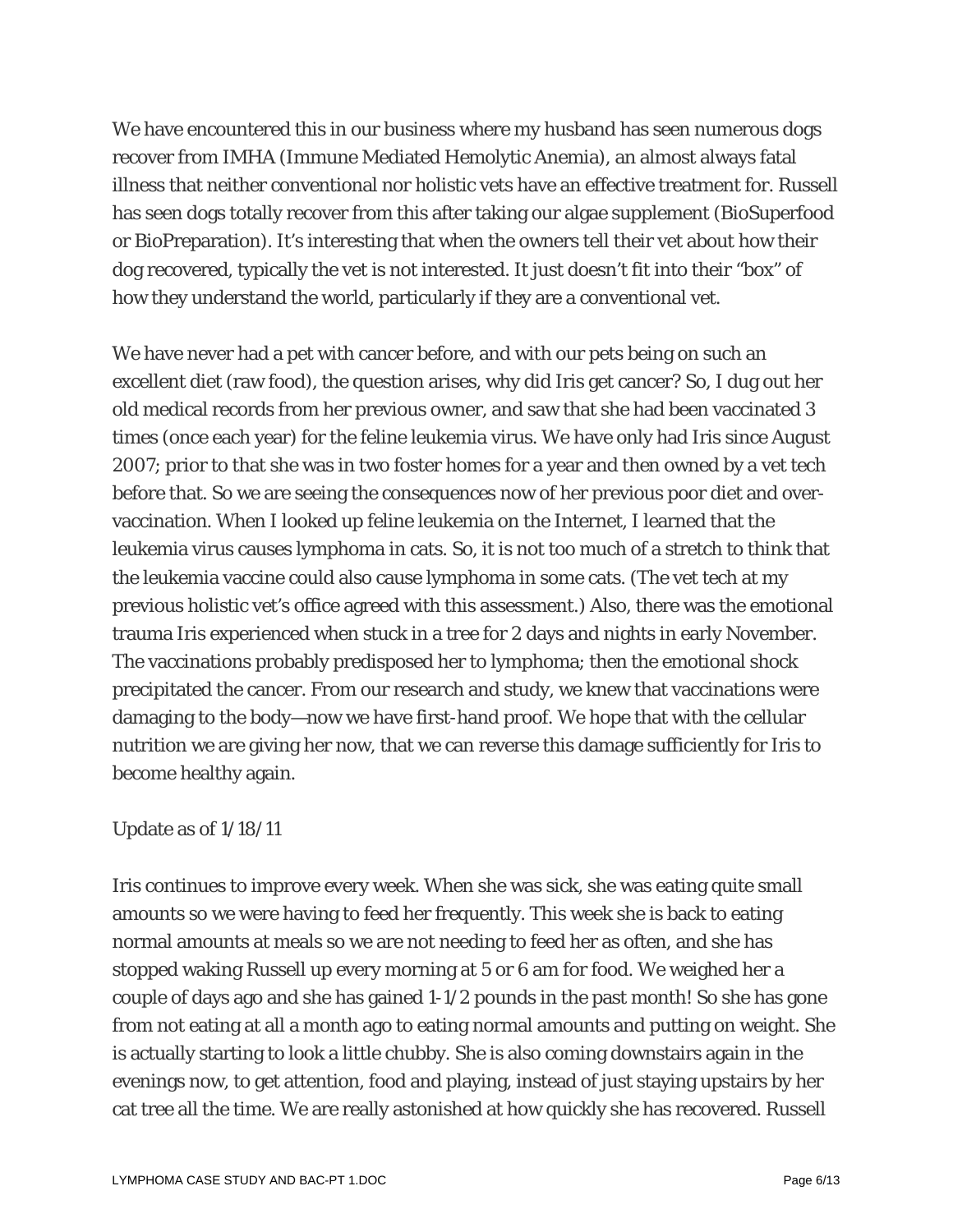is so amazed he keeps saying, "maybe she just had IBD", but the ultrasound clearly showed enlarged lymph nodes, fluid in the abdomen and a possible mass in the abdomen (tumor), in addition to the thickened intestinal walls (that by themselves could be IBD, but with the other findings, clearly indicate lymphoma). The vet had no doubt that Iris had advanced lymphoma and told us our only options were euthanasia or hospice care. We have talked to 3 different holistic vets now about lymphoma and they all told us the same thing: "There is no effective holistic treatment for lymphoma." We don't know if Iris is free of her cancer yet but at this point, she is free of symptoms, defying the expectations of all veterinarians, holistic or conventional. We hope that if Iris continues to improve and do well, that at least some of the holistic vets we know will show an interest in how we were able to help Iris get well, so that other pets can benefit from what we have learned.

#### 1/25/11

Today I saw the human practitioner who has been helping us test Iris and determine the best supplement program. She is no longer picking up cancer in Iris, just "toxicity". Iris only needs 3/4 tsp. of PSP now and 1 drop/day of Maitake. So if she has any residual cancer, it is a small enough amount to no longer show up in energetic testing. Iris is actually acting more "well" now than before she got sick with lymphoma. She is playing a lot, eating normal amounts at meals and asking to go out. We are very hopeful now that she will make a complete recovery. Eventually we will redo the ultrasound to see what it shows, but that will be stressful on her so we are not doing that anytime soon.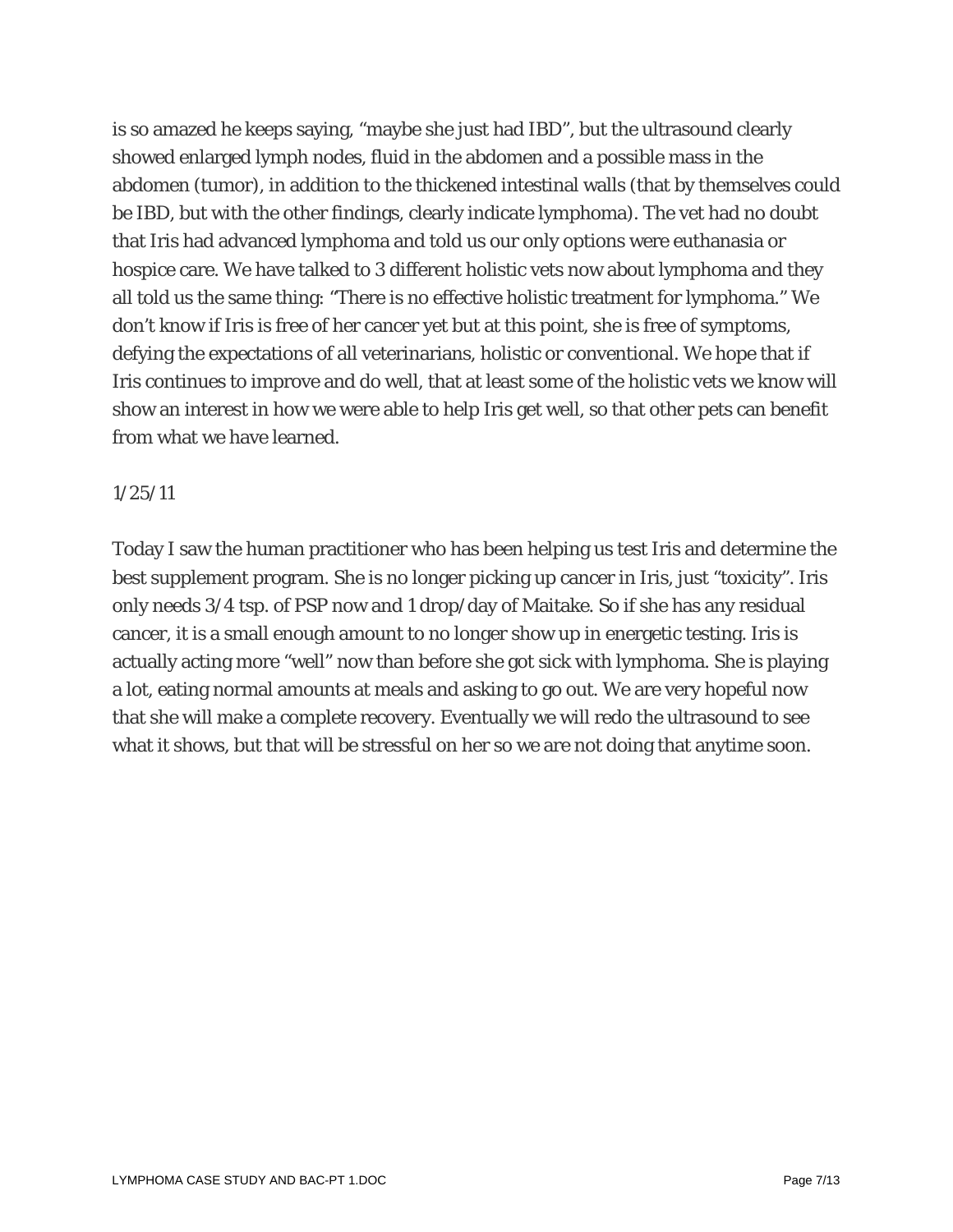

## **Iris' cancer returns**

Posted on July 29, 2011 by mlouie

In a previous blog in January I wrote about our experience dealing with our cat Iris' cancer. In December she had been diagnosed with intestinal lymphoma and the vets said there was no hope. We got her well again with various supplements and whole food products, as described in my blog entry. Iris was doing so well that we thought the cancer was gone. Her symptoms had vanished and she was eating well. In fact, my husband was crowing about how we would do another

ultrasound after 6 months to show the vets that we had cured it with our treatment. Well, as they say, "pride goes before a fall".

About 3 weeks ago, Iris stopped eating again, as she had in December when she got sick. I upped all her supplements—the BioPreparation, PSP and Maitake, to no avail. Unlike December when she got sick, these supplements seemed to have no effect on her and did not stimulate her to start eating again. I took her into the vet and had an ultrasound done on July 8, which showed advanced intestinal lymphoma and infiltration in the liver. She had a lot of fluid in her abdomen. The vet explained that with holistic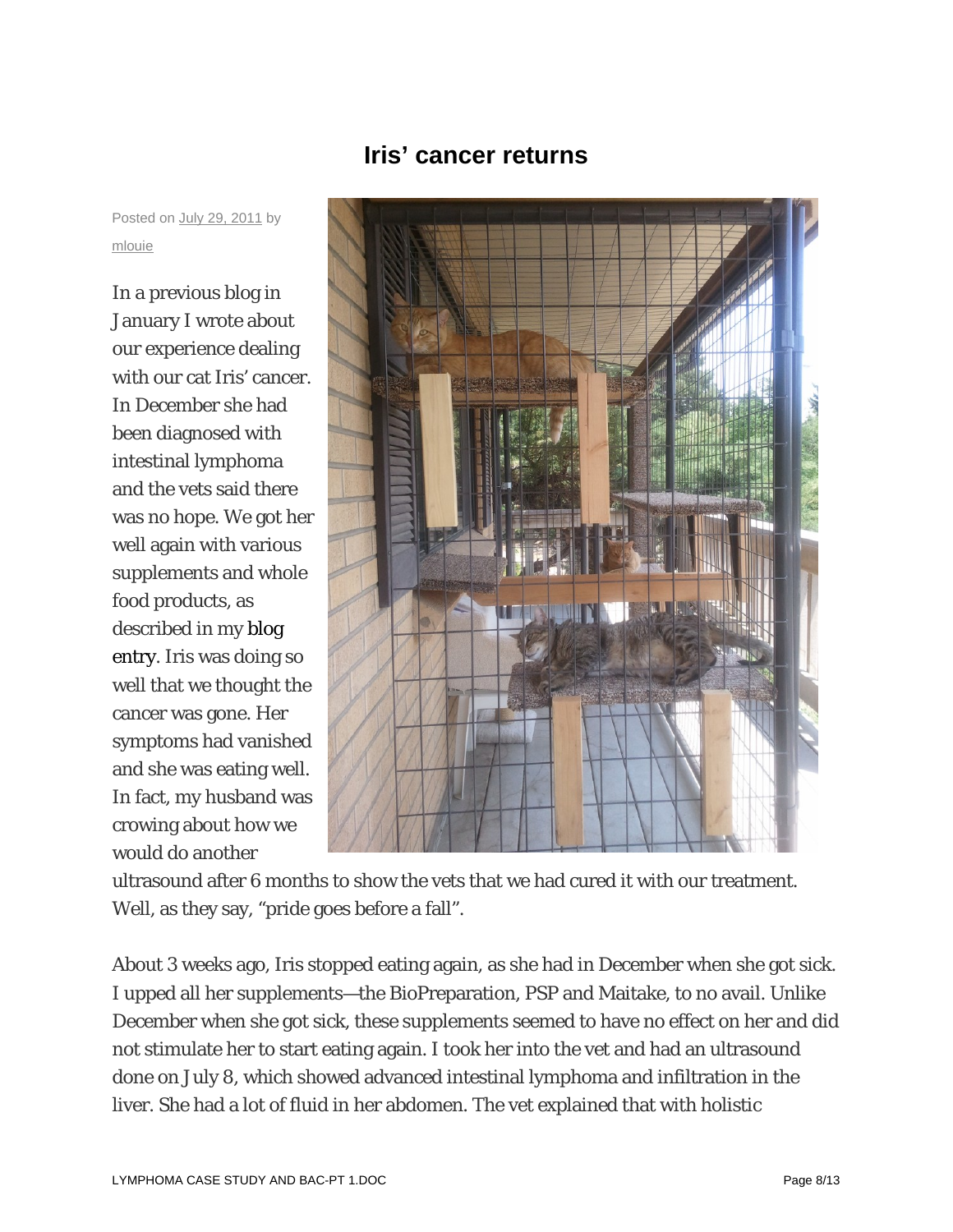treatment, the cancer symptoms may go away for a while but the cancer does not completely disappear. It will then come roaring back later as it overwhelms the body, and this time, the holistic treatments that worked before typically do not work anymore. The animal quickly dies as its body is overwhelmed by the cancer. She said the fact that we got a remission for over 6 months with our treatment was remarkable. Information on the web about feline lymphoma says that untreated cats (meaning no prednisone and chemotherapy) will die in 4-6 weeks. When I took Iris in for the ultrasound (to a conventional vet hospital), the vet tech seemed rather startled when I told her we had only done holistic treatment for Iris' lymphoma. I guess she couldn't believe Iris was still alive 6-7 months later without chemotherapy. As in December, the holistic vet gave us the options of hospice care or euthanasia.

We contacted the animal communicator we had used in December, to try to find out what Iris wanted—whether she wanted to be euthanized right away or have us provide supportive care for her while she dealt with the cancer. We were surprised when the animal communicator said Iris was not ready to leave her body yet and that Iris didn't want us to give up on her. Iris did not agree with the death sentence from the vet. One of the few options left to us at this point was homeopathy and Iris told the communicator she was open to trying that. We had learned in March that the homeopathic vet we used to go to now has homeopathic protocols for cancer. Iris was doing so well at that time that we did not pursue the option. This vet had attended seminars in the past year to learn these protocols. Standard classical homeopathy does not tend to be very effective with cancer because one does not have the luxury of waiting days or weeks to see if the single dose of a high potency homeopathic has any effect. As a result, some homeopathic practitioners have now developed protocols to successfully treat cancer that involve much more frequent dosing, as well as using multiple remedies.

It was late on that Friday that we got the ultrasound results, so we had to wait until Monday at the earliest to see the homeopathic vet (July 11). Iris was getting worse every day and refusing to eat at all. We were syringing supplements into her and giving subcutaneous fluids to keep her going. Fortunately we were able to get an appointment for Iris on Monday with the vet, rather than waiting days to get in. To our surprise, this vet thought there was hope for Iris and we should not give up yet. She came up with a treatment plan of 3 homeopathic remedies that we began that day, which involved a daily remedy given twice daily, plus 2 weekly remedies given once a week, on Wednesdays and Sundays, 4 times/day.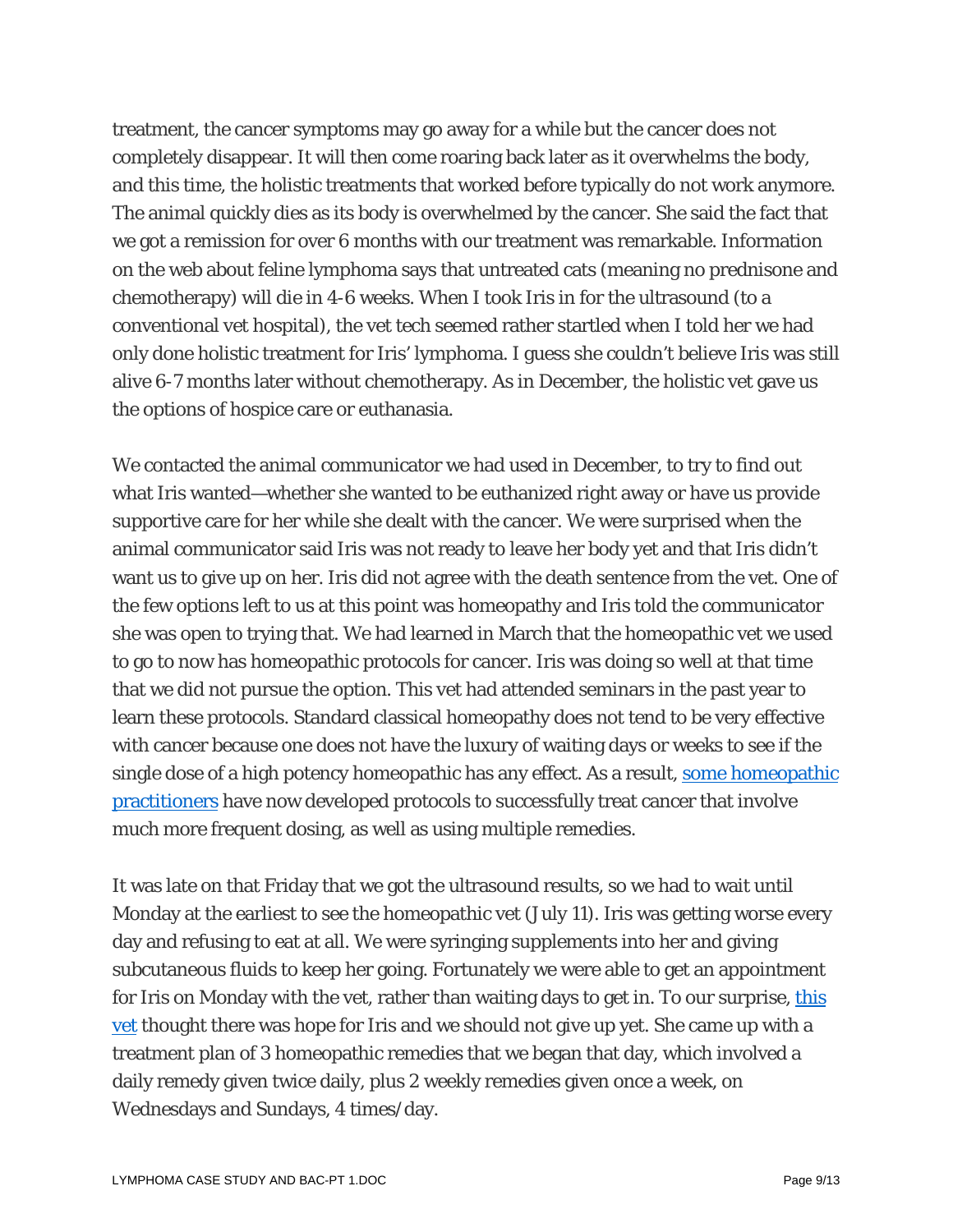At first there was no change, in fact, Iris continued to decline, still refusing food, and then she began vomiting up her supplements as well as vomiting after receiving the subcutaneous fluids. She did perk up a little on Thursday, wanting to go out in the yard (we take her on harness and leash), but was still refusing food. One of the remedies, carcinosinum, that was to be given on Sunday, was moved up to Friday, since Iris was not responding. On Saturday (July 16), the vet decided to change the daily remedy from arsenicum, which was having no apparent effect, to carbo veg. We gave Iris nux vomica Saturday afternoon, to "clear the palate" of her previous remedies, then Saturday evening, gave the first dose of carbo veg 6C. To my astonishment, Iris started to eat a little bit of food a few hours later. She had not eaten in a week and a half. At that point, I'd given up hope that she would improve or start eating again. She had become noticeably lighter when I picked her up, due to the weight loss from not eating. One of our customers was also doing remote energy work sessions on Iris and that Saturday had remotely "sent" the energy of carbo veg to Iris. Both our vet and our customer had come up with the same remedy independently, on the same day, which is fascinating. Perhaps it was the combination of the energy work and the homeopathic remedy that led to such a dramatic turnaround in Iris.

Iris continued to improve throughout that week, eating a little more each day through Friday morning (July 22) when she ravenously gobbled up 2 plates of food. However, Friday afternoon she "crashed" and began refusing food again, sitting around hunched up and looking miserable as she did when she was sick. It was as if someone flicked off the light switch, the change was so sudden and dramatic. So, we went back to the carcinosinum remedy again, which was to be given weekly. Apparently we had waited a little too long to repeat it. Iris started eating again on Saturday after we resumed that, and began improving again.

This past week, we have seen continued improvement. The vet examined Iris again on Tuesday, July 26, and was amazed at how much better she was doing—Iris was lively, exploring the vet's office, had less fluid in her abdomen, had gained weight and her coat was in much better shape. Yesterday morning, Iris woke me up at 5 am, jumping repeatedly on the bed, until I got up and fed her a plate of food, which she gobbled up. This morning, she also got restless at 6 am so I had to get up to feed her. She ate another whole plate of food later this morning. So now she is starting to demand food as well as eat larger amounts, instead of refusing it as when she was sick. When we take her out in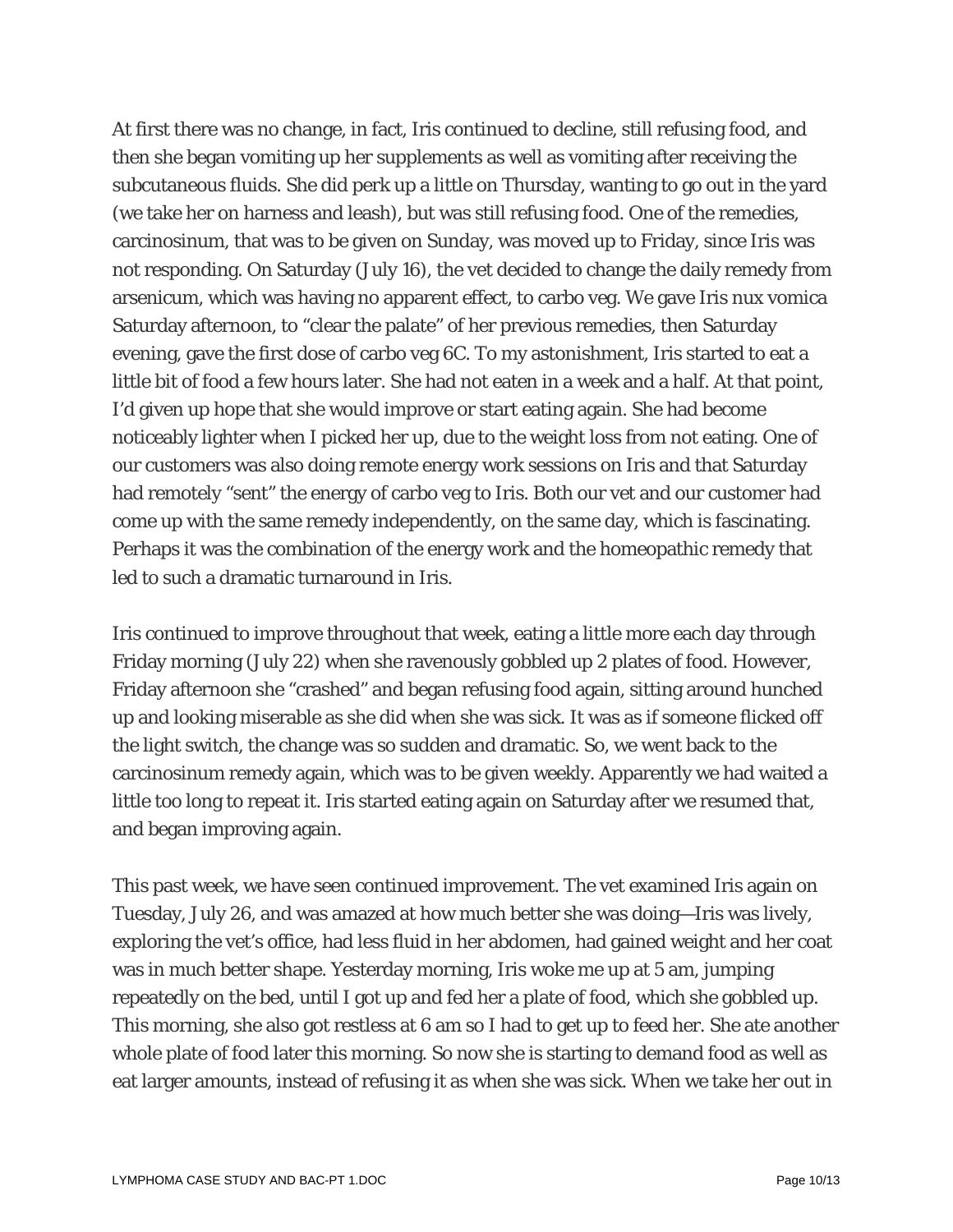the yard, she is lively, jumping up on the wood pile and exploring, instead of just lying around as she did when ill.

We don't know how long this remission will last—with advanced cancer, sometimes the best that can be achieved is a remission for a period of time rather than total cure—but Iris is happy and eating again, so we are happy. One thing I have learned from this episode is that homeopathy really does work if you get the right remedies. I have never seen it work this dramatically before. In fact, I have had trouble believing in it since I have never seen clear results with it. For instance, when I have injuries or pain, I take homeopathic arnica but it never touches the pain—I see no change with it. And I have never seen dramatic results with our pets, either, whether giving classical homeopathic remedies or remedies for specific symptoms. So, I was quite surprised to see Iris respond so dramatically to homeopathy.

Another thing that is clear from this episode is that animals are not always willing to die, despite the pronouncements of some New Agers that animals have no fear of or problem with death. Iris was clearly not ready or willing to die, despite being very sick, and why should she be, since she enjoys being alive, going out in her new cat run on the porch and roaming the yard?

Perhaps part of Iris' purpose in our lives is to puncture some of the myths people hold about animals, especially in the New Age and holistic health communities. For instance, many people have an idealized view of animals, painting them as flawless, perfect, allloving beings. I believe that animals have emotional lives much like humans, and that can include "negative" emotions and behavior, if it serves their purposes. We have caught Iris lying to animal communicators, such as when she told a communicator that we never consulted with her about the new cat we got last April. In fact, we consulted with her multiple times before acquiring the cat. I think Iris lied because she was upset about the new cat, and now she had someone to complain to, so she exaggerated the facts, just as a human would do when upset about something. When I told another animal communicator about this, she was not the least surprised and gave me examples of her cat lying about certain things. Science is now starting to find proof that animals' emotional lives are much like humans, but anyone that lives with pets can observe this as well. Animals are no more perfect beings than humans are—just like us they are learning from their life experiences.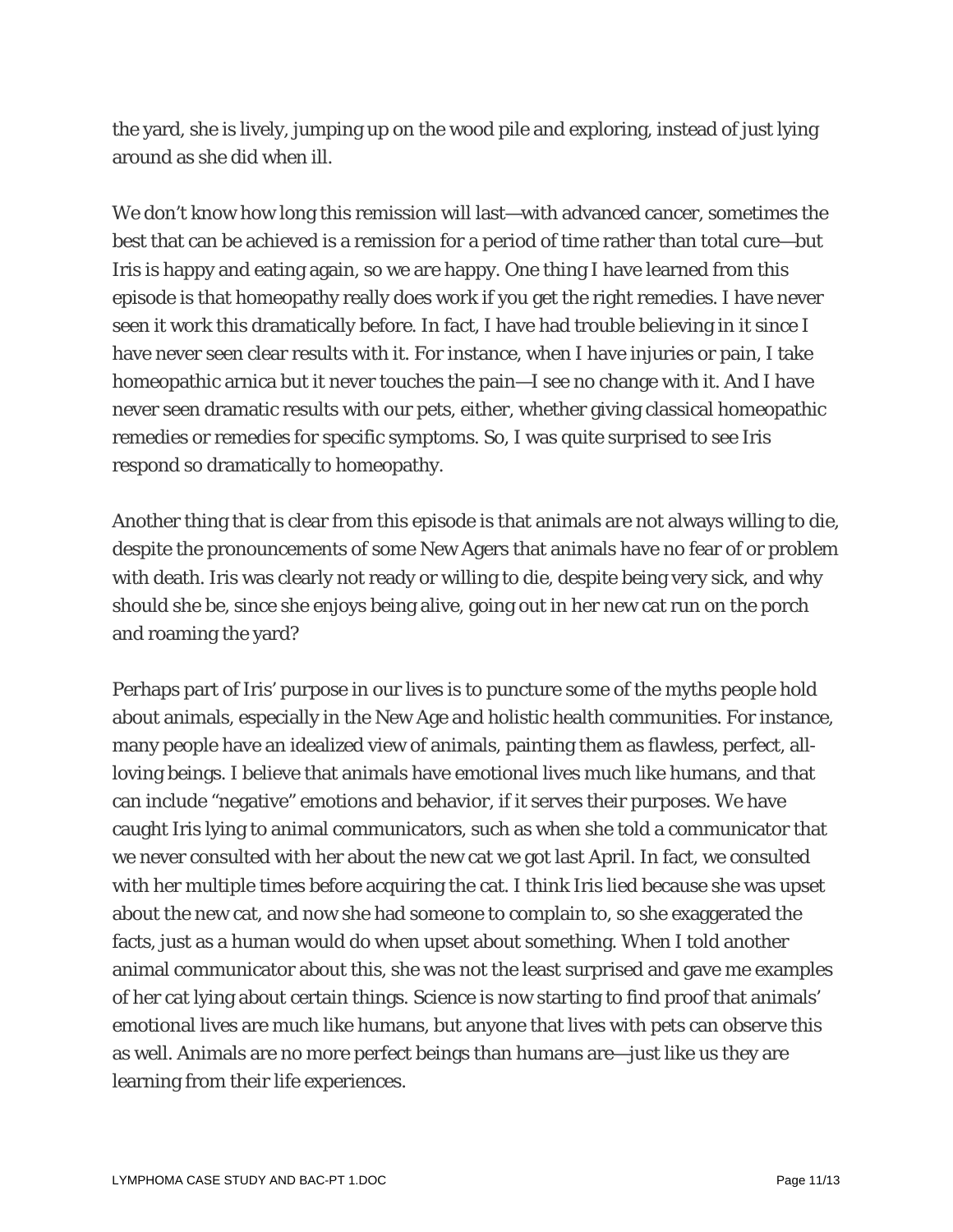#### 8/25/11 Update

Iris is continuing to do well. She is eating well and acting normal again. We continue to give her the homeopathic remedies–carbo veg 2x/day on weekdays, carcinosinum on Saturdays, then a break on Sundays. Since she had a relapse of her cancer in July, we realize that she may not necessarily be "cured" now. Instead it may be a remission that could end at any time. So we are just grateful now for every day that she feels well and enjoys life. I am alert now for any signs of decline, so that we can change her homeopathic remedies before she gets too sick. Last week she vomited a couple of times, which alarmed me, but she continued to eat normally and the vomiting did not recur. So we hope it was part of the healing process and not a sign of decline. Our vet calls Iris a "miracle cat", for recovering from bouts of lymphoma twice now, instead of dying as predicted. If you search on the web about feline lymphoma, you will see that it typically kills untreated cats in 4-6 weeks. "Untreated" means not treated with prednisone and chemotherapy, which we did not do with Iris, preferring to treat her naturally. So it is remarkable that she is still alive and feeling well 8 months after the initial diagnosis.

#### 11/28/11 Update

Iris is continuing to do well. She got sick in late September from an abscessed cat bite (from her housemate Julius). Before we found the abscess, we thought she had another relapse of the lymphoma and were trying different homeopathic remedies to help her, which had no effect. Finally she bit off the fur and uncovered a deep abscess on her shoulder. We took her to the vet and began antibiotics and she quickly recovered and began eating well again. We are continuing to give her the homeopathics that helped her in July. In mid-November, I began trying a new health product and giving it to all our pets as well. It appears to be helping her, as she has had some spells of increased energy. For instance, last Monday morning she was racing around the house at top speed, something she hasn't done since I can't remember when. However, we are not promoting this product because it later made me very ill.